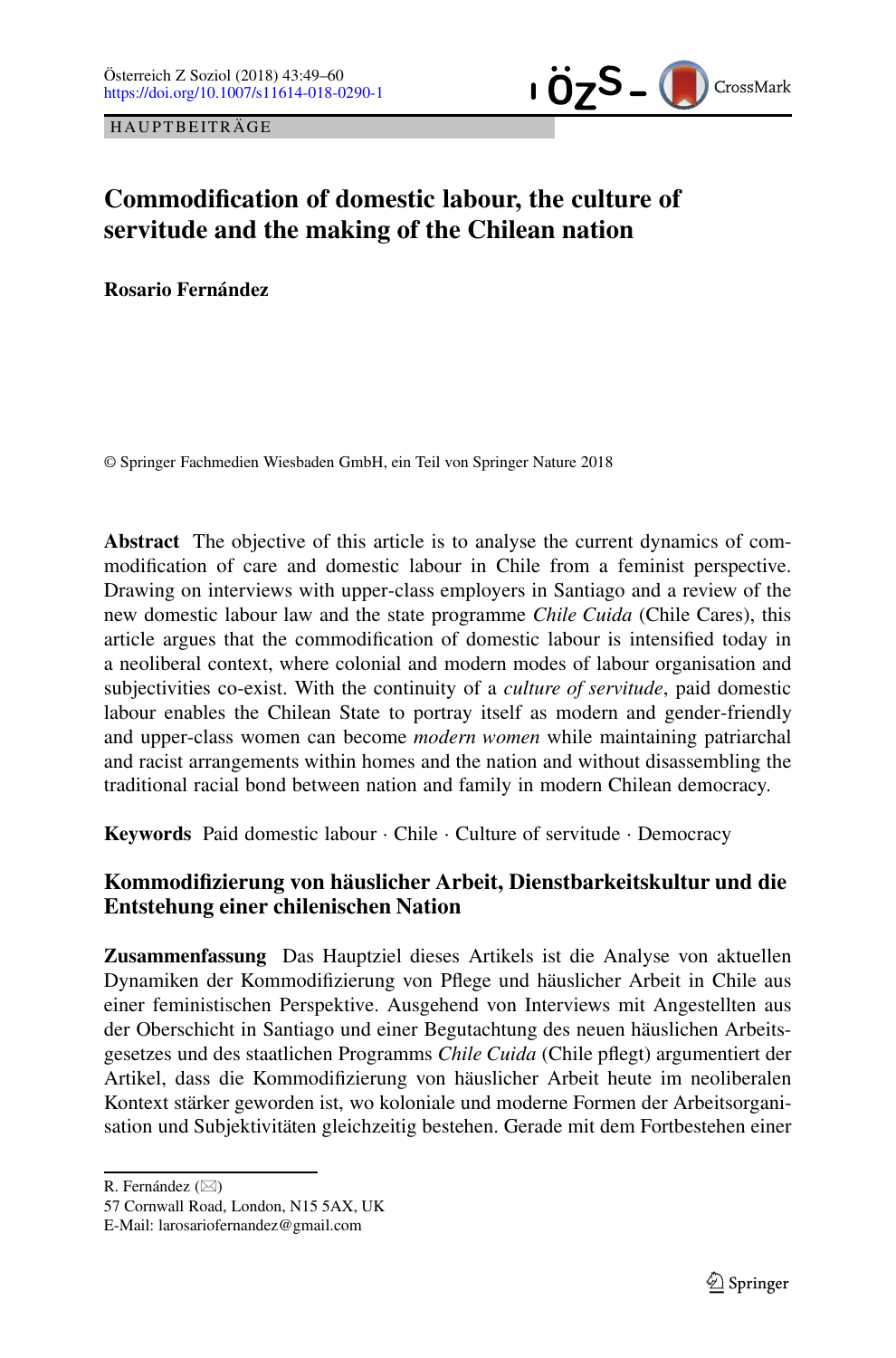Kultur der Dienstbarkeit (*culture of servitude*) aufgrund von bezahlter häuslicher Arbeit kann sich der chilenische Staat als modern und genderfreundlich darstellen. Zudem können Frauen aus der Oberschicht *moderne Frauen* werden, während patriarchale und rassistische Strukturen zu Hause und in der Nation weiterbestehen.

Auf diese Weise präsentieren sich der Staat und Familien aus der Oberschicht als modern und genderfreundlich, ohne die traditionelle rassistische Verknüpfung zwischen Nation und Familie in einer modernen Demokratie aufzulösen.

**Schlüsselwörter** Bezahlte häusliche Arbeit · Chile · Dienstbarkeitkultur · Demokratie

### **1 Introduction**

The organisation of care and domestic labour in Chile follows a liberal and informal model, in accordance with its post-dictatorship (1973–1989) neoliberal tendency. In the mid 20th century the State tried—but was not always able—to provide essential care, health and educational services. Today there is a strong privatisation of state services and family-based strategies (Arriagada and Todaro [2012\)](#page-10-0). Even with new initiatives such as the National Care System—focused only on the poorest—the Chilean care system is moving even closer to the commodification of care and domestic labour, particularly through the continuing privatisation and familiarisation of these activities. Chilean families from different social classes manage their care or domestic needs mainly through private networks and market-based institutions, either with the help of a family member, by paying a private institution, or by employing a domestic worker (Arriagada and Todaro [2012\)](#page-10-0).

To understand the familial and privatised character of the care system, we need to know how care services have been defined in the last 50 years. Pinochet's dictatorship created a civic-military alliance between bourgeois sectors and the *military family*. While in the beginning the modernisation project did not have a clear direction regarding economic policies, in the late 1970s young Chilean students—who had studied economics at the School of Chicago with Milton Friedman—became part of the military government and introduced neoliberal reforms within the State, which meant the reduction of the State's role in the economy and gave the market free access to different areas, such as health and care services. Universal welfare policies were replaced with policies focused on the poorest population, and many basic rights such as health and education were privatised (Ruiz and Boccardo [2014\)](#page-11-0). For care services, the regime organised middle-class women to extend their roles as mothers and wives towards poor women, teaching them how to clean and care for their children through institutions such as CEMA (Mothers' Centres).

It was thought the end of dictatorship would significantly change the conditions inherited from it. However, new governments were committed to maintaining the social and economic policies of the regime, partly because of the negotiated character of the transition, and partly because of their allegiences with the ideas of the free market and the small state. Furthermore, as well as deepening most of the reforms introduced during the dictatorship, the new democratic governments also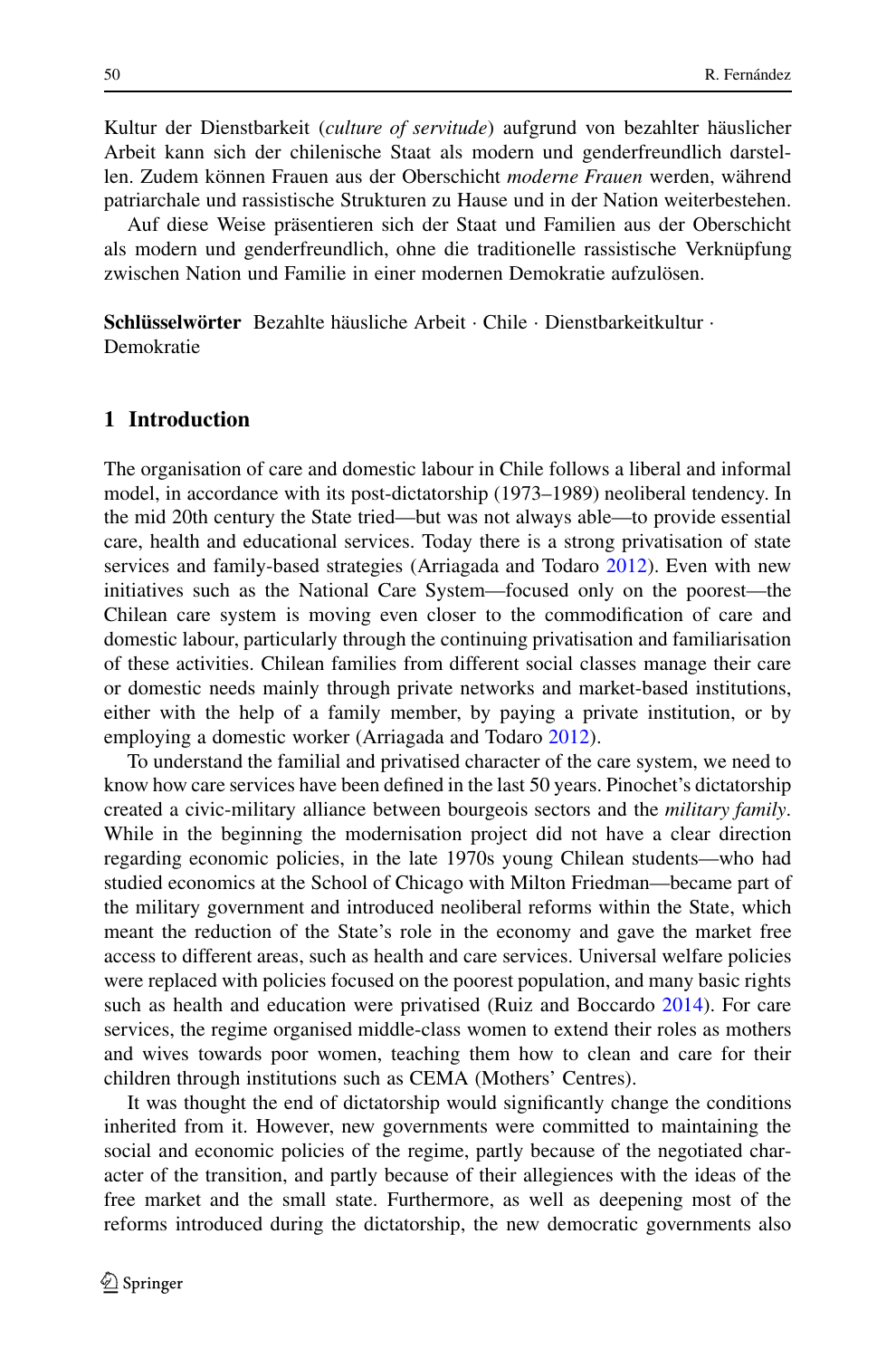introduced more progressive policies regarding women's rights and gender, generating contradiction. Economic policies that focused on gender equality, such as the Equal Opportunities Programme (created in 2000), included improvements to women's access to the labour market while at the same time still relying mainly on family-based strategies and the naturalisation of care work as women's work for the care of children and the elderly. In Bachelet's first (2006–2010) and second (2014–2018) periods, she enhanced gender equality as a structural scheme of her political programme, but introduced conflictive legislations regarding domestic labour (such as the New Domestic Labour Law and *Chile Cuida* [Chile Cares] programme, analysed in this article), reproducing an unequal access to care services. Lowerclass women not qualified as *poor enough* are encouraged to work and become small entrepreneurs. They do not have access to state-based care facilities, such as nurseries, whilst middle- and upper-class families use private strategies, such as paid domestic labour or paid nurseries. In all cases, women are encouraged to work outside their homes while the sexual, class and racial division of domestic labour is not questioned but rather maintained.

However, being a 'family matter' is also intertwined with colonial legacies of feminisation and racialisation that devalue domestic labour as non-labour (Gutiérrez [2010\)](#page-11-1). The commodification of domestic labour is gendered and racialized; both families and the State continue to articulate these activities as *women's duties*, and *racialised women's labour*. This helps society avoid addressing the patriarchal and racial organisation of care and domestic labour (Cox [2011\)](#page-10-1). What has been termed as *care crisis* (Arriagada and Todaro [2012\)](#page-10-0)—the product of more middle- and upperclass women accessing the labour market<sup>1</sup>, an ageing population and the lack of State care services—reveals a crisis of traditional gender relations within homes: domestic labour is still seen as a responsibility of women, reproducing a patriarchal organisation of the nation. Specifically, the fact that more middle- and upper-class women are accessing the labour market—without necessarily questioning the sexual division of labour within their homes—means that paid domestic labour becomes a key strategy for these families. Their access to work is then indissolubly linked with the incorporation of indigenous, rural and migrant girls and women into their homes as domestic workers (Goldsmith [1990\)](#page-11-2), allowing women employers to reproduce their class ideologies related to mothering and childcare (Cox [2011\)](#page-10-1), and retaining male privileges.

Many upper-class families in Chile prefer to employ a domestic worker as they believe their homes are the best place for the care of their loved ones (Fernández [2017\)](#page-10-2)—following the neoliberal tendency of doing what is 'best for the children' (Cox [2011\)](#page-10-1). This desire depends upon finding a way of managing this space with the help of paid domestic workers. However, as Romero [\(1999\)](#page-11-3) has shown in the case of the US and Staab and Mahler [\(2005\)](#page-11-4) in the Chilean case, the *servant problem* or the *nanny problem* emerges—upper-class employers' perceptions regarding the difficulties of finding authentic *good workers*, those who know their subordinated place and perform their duties with grace. According to employers interviewed in

<span id="page-2-0"></span><sup>&</sup>lt;sup>1</sup> The activity rate of women over 15 years old in the richest quintile reached 38.9% in 1990 and rose to 68.6% in 2015 (CASEN [1990,](#page-10-3) [2015\)](#page-10-4).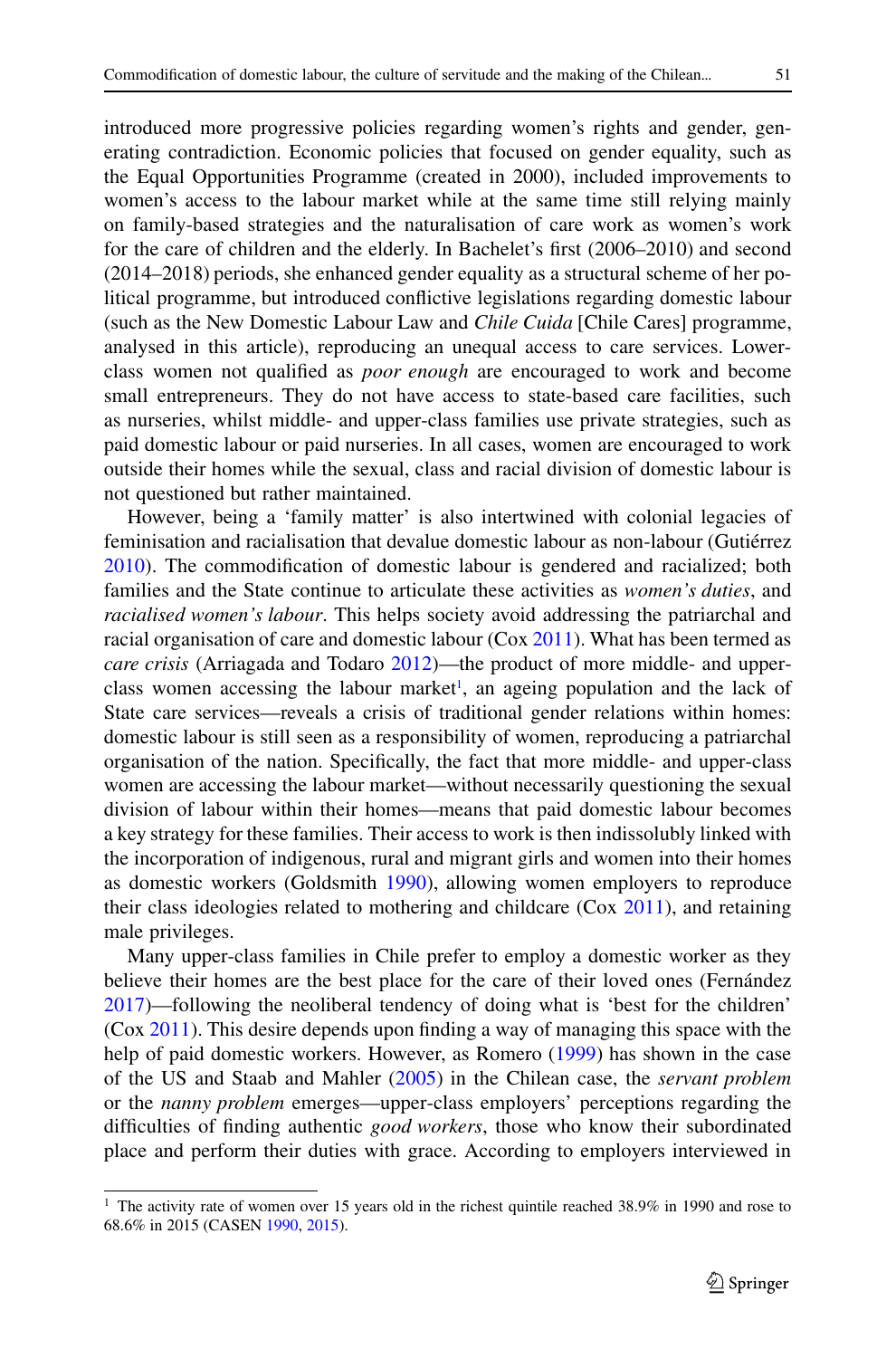these studies, domestic workers today *are not like they used to be*—they tend to know too much about their rights and are not willing to do everything that is expected of them (work long hours for less salary, perform activities that today are seen as beyond their responsibilities such as cleaning windows). The *servant problem* makes evident that employers require not only paid domestic labour, but a specific domestic worker, one based on a colonial nostalgic desire for the figure of the *servant* (Camus and de la O Martínez [2014\)](#page-10-5)—reinvented today in 'modern' terms. Employers not only prefer subordinated workers but they also want efficiency, proactiveness and a culinary expert (Fernández [2017\)](#page-10-2).

Chilean employers' perceptions are affected by the legal framework that both grants and endangers migrants' rights, as Gutiérrez and others [\(2014\)](#page-11-5) show for the European case. Migration Law 1,094 was created in 1975 under Pinochet's dictatorship, inspired by thoughts of national security. It was created to protect Chileans from external *dangers*, which in that period meant the possible influence of communist and anarchist ideas into the public and political domain. Under this law, regular migrants are allowed to enter Chile either as tourists or workers, needing a formal invitation from an employer for the latter. As workers, migrants are entitled to the same rights as Chilean workers. However, the law itself creates such conditions that migrant workers are at the mercy of employers' practices. Many domestic workers enter with a tourist visa, which they can subsequently change to a 'subject to contract' visa, to later obtain a residence permit. To apply for residency, workers must have a working contract with the same employer for at least two years and have the last 12 pension contributions (paid by employers). This need to stay with the same employer<sup>2</sup>, and have them be willing to pay their contributions, puts domestic workers in a vulnerable position where their labour rights and negotiating capacities may be 'put on hold' or postponed in order to obtain residency. Thus, as in the case of the UK (Anderson [2014\)](#page-10-6), legal framework reinforces the notion of domestic migrant workers as servants, rather than workers with rights, contributing to employers' devalued perceptions towards migrants and to their process of othering.

As Camus and de la O Martínez [\(2014\)](#page-10-5) suggest in the case of Guadalajara, the *culture of servitude* constitutes a colonial legacy that understands relations of subordination between employers and workers as part of the hegemonic order, reproduced in everyday practices and emotionally embedded. This article focuses on the ways in which both the State and upper-class families in Santiago reproduce this *culture of servitude* through the commodification of paid domestic labour. Hiring migrant and working-class women allows upper-class families to perform their class and racial *authority*, tensioning traditional and modern definitions of family.

The article is divided into three sections. First, providing a description of the feminisation and racialisation of domestic labour—understanding these as colonial legacies that not only refer to the fact that domestic workers are mainly women from racialised groups, but also that a form of colonial subordination is transmitted (Gutiérrez [2010\)](#page-11-1) through the *culture of servitude,* and visible in public policies and

<span id="page-3-0"></span><sup>2</sup> Workers are allowed to change but must inform the Migration Office and apply for a new visa with the new employer within 30 days. If migrant workers take longer than 30 days they may end in an irregular situation.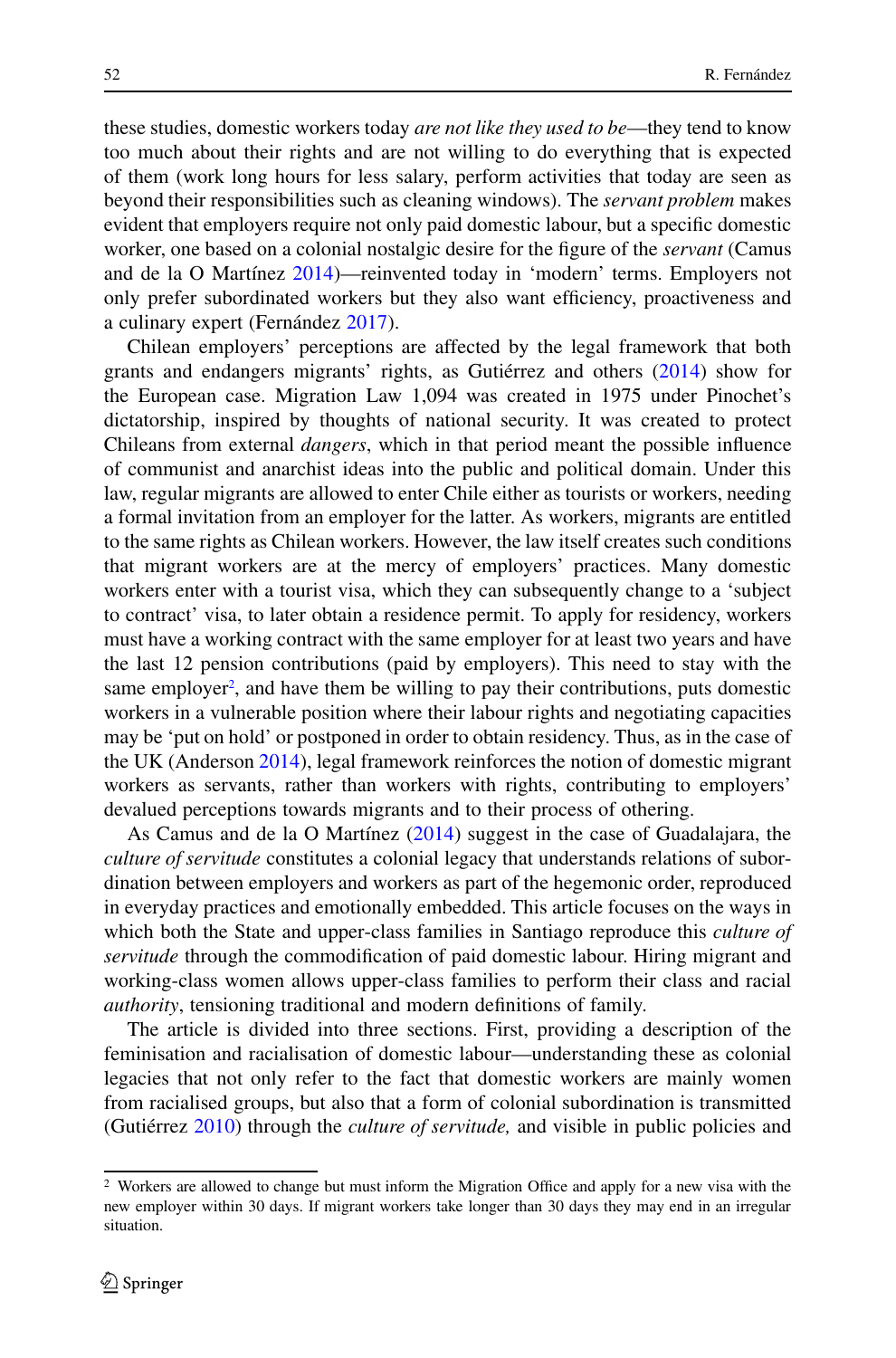legislations. Second, drawing on the analysis of qualitative interviews of employers taken in 2014, it is suggested that the *culture of servitude* is recreated in discourses and practices within homes, where paid domestic labour becomes the condition of possibility for upper-class women to perform modern gender subjectivities*.* Third, the relationship between the *culture of servitude* and the Chilean democracy is interrogated. It is argued that the reproduction of the *culture of servitude* cohabits with, and even enables, modern versions of the Chilean neoliberal democracy and of *Chilean happy families*. The maintenance of this culture makes it possible for the Chilean State to portray itself as modern and gender-friendly, and for upperclass women to become *modern women*, while maintaining patriarchal and racist arrangements within homes and the nation.

### **2 Domestic labour and the culture of servitude**

In the 1970s and 1980s Marxist feminism in the USA and in Europe insisted on the value of reproductive labour within the capitalist mode of production, both for the reproduction of care services not fully provided by the State or the market and of abled labour power for the maintenance of capitalism. During this same period, black feminists were making visible the racial bias of (white) feminism, suggesting that domestic labour did not affect all women in the same way, revealing historical racial and ethnic structures within reproductive labour (Glenn [1992\)](#page-10-7). Socialist and Marxist feminists in Latin America, and in Chile in particular, discussed the relevance of colonial legacies and the racialisation and feminisation of low-waged reproductive labour. *Muchachas no More* (Chaney and García Castro [1989\)](#page-10-8) was the first book that gathered studies on paid domestic labour in Latin America, and testimonies of domestic workers and activists. This key text not only shed light on the economic value of this labour, but also revealed its value in terms of production of class and racial status amongst Latin American elites. *Servitude*, as in the case of the USA and Europe in the 19th century, was key for the reproduction of power in 20th century in Latin America. Gutiérrez [\(2010\)](#page-11-1) argues that this labour is devalued due to its cultural prediction as feminised and racialised. This devaluation is explained more by its cultural codification than by its practical reproductive labour: *servitude* becomes a cultural prediction of domestic labour. According to Gutiérrez [\(2010\)](#page-11-1), these legacies are made visible in migration policies and in intimate relationships within households.

In recent years, interest on the intimate and ambiguous relationships between employers and workers, and the ideological reproduction of gendered, racial and class distinctions, became an important focus of regional (Canevaro [2014\)](#page-10-9) and international studies (Gutiérrez and Brites [2014\)](#page-11-5) that understood the impossibility of separating intimate spaces from the public domain. These studies suggest that intimate relations both form and inform publicly available discourses on gender, migration and difference, and construct the value of paid domestic labour. Camus and de la O Martínez [\(2014\)](#page-10-5) use the notion of the *culture of servitude* to suggest domination/subordination relationships between employers and domestic workers continue today: a racial and ethnic colonial legacy that is re-enacted in everyday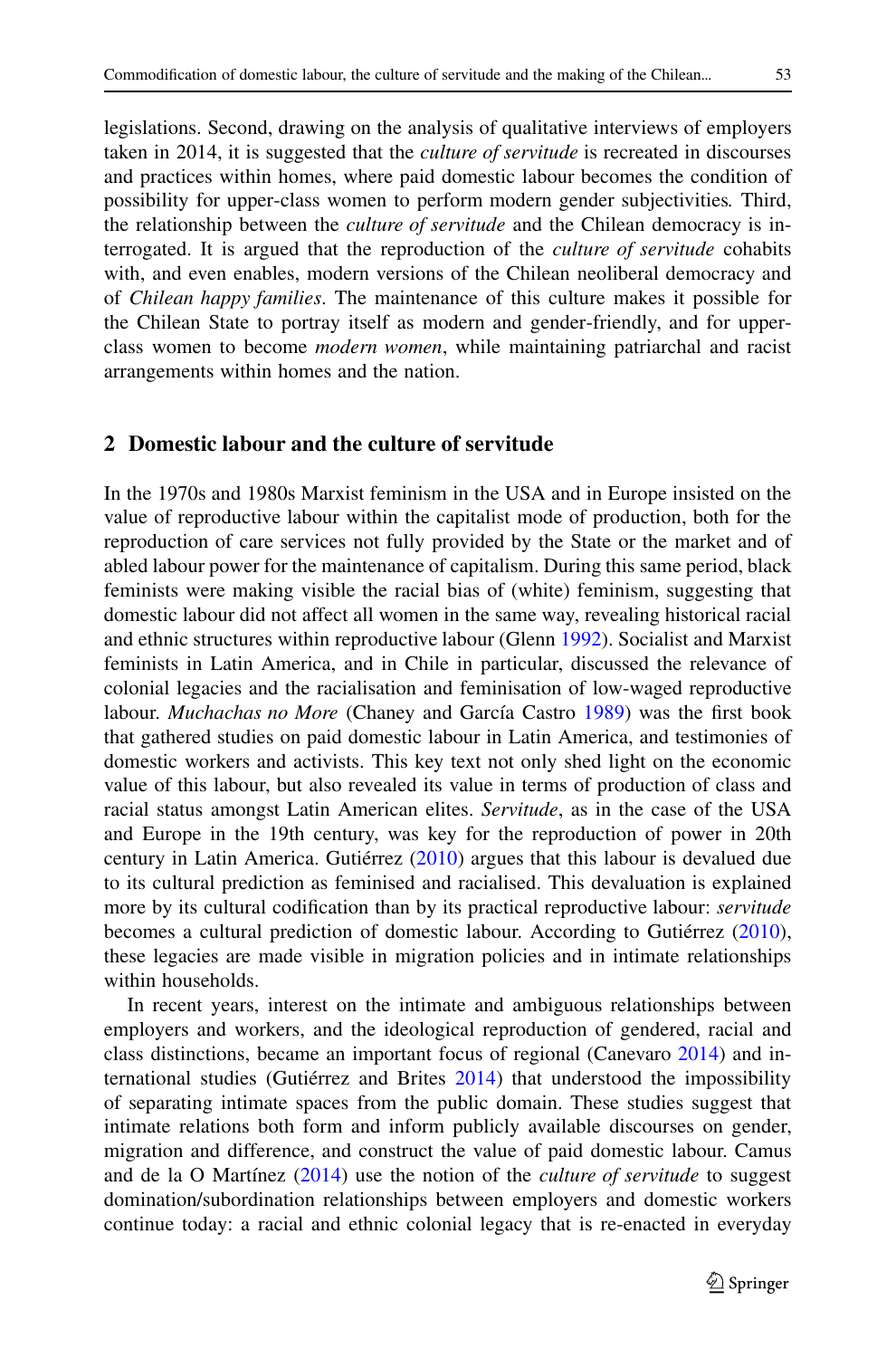practices and cohabits with more modern labour relations and notions regarding motherhood and labour rights. It is a nostalgic ideal: the continuity of this colonial legacy does not mean colonial relations exist today as they did in the past, or even that in colonial periods subordination was fully accomplished. Workers before and now challenge these relations and resist them within private households. As Canevaro [\(2014\)](#page-10-9) has shown in the case of Buenos Aires, and Stefoni and Fernández [\(2011\)](#page-11-6) in the Chilean case, workers negotiate working conditions, manage to obtain visa permits, and tension power relations through everyday practices and within employer/worker relationships. However, though never fully achieved, the reproductive power of the *culture of servitude* has the intention of maintaining hegemonic power relations.

The *culture of servitude* is the set of domination/subordination relationships that are part of the provision of personal service and domestic labour, updated for modern times. Domestic service is an activity performed mainly by racialised and indigenous women. Gendered and racialised division of work in the modern/colonial system is materialised in private households with relations of subordination.

Legacies of colonial order are felt in everyday encounters within households and hierarchal subjectivities are constructed. Indigenous, rural and black women became defined as the servants of those in charge of the civilising project: the upper classes. In the 19th century, in Chile, upper-class women were called as mothers to become the bearers of the new nation; but in the first half of the 20th century the medicalisation of motherhood became a crucial node for a new biopolitics and control of a growing urban population, and provided upper-class women a special status: the norm to be emulated by working-class women in terms of the correct way of making a home (Illanes [2006\)](#page-11-7). Later, in the second half of the 20th century, upper-class women were again called to help order a society in crisis, with the emergence of socialism and later within Pinochet's dictatorship (1973–1989). The upper-class family figure became a key image-ideology (Oyarzún [2000\)](#page-11-8) for needed social cohesion and lower-class women were again called to *serve* these families and the nation. This relation between women, family and nation was unchanged by subsequent democratic governments (1990–today) and intensified, with new *modern* demands of women's autonomy and social rights. Today, care and domestic labour is still portrayed as *women's duties*, but is transferred from middle- and upper-class women to working-class, migrant and racialised women—seen as natural servants of privileged homes.

While upper-class women and families have been the bearers of the nation, *other women* were their servants. In Chile, as in other part of the region (Chaney and García Castro [1989;](#page-10-8) Durin et al. [2014\)](#page-10-10), domestic workers have historically come from poor, indigenous and rural communities (Stefoni and Fernández [2011\)](#page-11-6). While in the 1940s domestic workers were mainly internal migrants with rural and/or indigenous backgrounds, from the 1990s regional migrants also became a new labour force, especially in the case of Peruvian women. Domestic labour is now the third most important economic activity for Chilean women (12.2% work as domestic workers, CASEN [2015\)](#page-10-4), and the most important activity for Peruvian women (more than 70% are domestic workers, Arriagada and Todaro [2012\)](#page-10-0).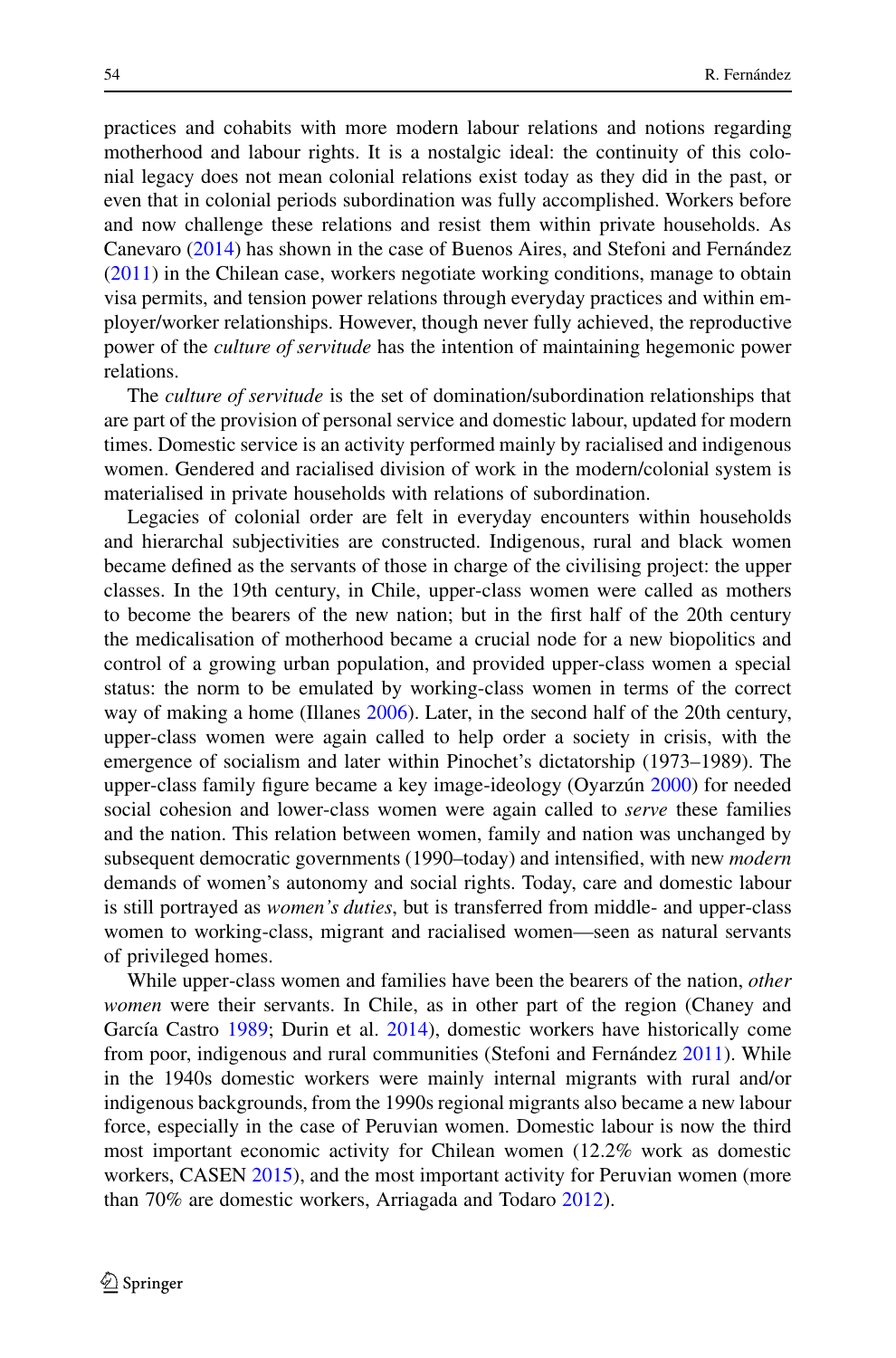The fact that domestic workers have been either internal or regional migrants hints towards the predominance of a colonial legacy, which reproduced social hierarchies, based on gender, race, ethnicity and class, and enabled the lifestyles and the construction of racial status of the elite. This legacy enables the *culture of servitude* to continue but also to be translated into modern forms of domestic labour and institutionalised in legal frameworks. As Gutiérrez [\(2010\)](#page-11-1) and Anderson [\(2014\)](#page-10-6) have shown, structural forms of oppression are reinforced by legislation. In Chile, it was only in 2015 that the new domestic labour law (N°20.786, 2014) fully came into force. Domestic workers' unions had been campaigning for several years, a long struggle, and this law was an achievement of their political negotiations in parliament. One of their main objectives was that the law defined them as *trabajadoras de casa particular* (private household workers), to challenge the common use of the name *nanas*—a pejorative form used to refer to domestic workers and that, according to the unions, invisibilised their condition as workers. *Nana* is a modern way of referring to the figure of the servant: a women who is completely available for the needs of families. It gives continuity to the *culture of servitude*.

The highlights of this new law were, among others, related to salary, contract and working hours. Domestic workers' salary was finally brought in line with minimum wage—previously they were entitled to only 75% of it. Working hours were also limited from 72 to 45. So, until this law, domestic workers were legally available for employers' needs 72 h per week and only entitled to 75% of the minimum wage. Although an advance for workers' rights, the new law barely defines ways in which such rights are to be enforced. As an example, it stipulated that workers who live where they work should get 12h of rest per day, however, the number of working hours per day was not defined, leaving the possibility for women to be asked to work for the resting 12 h. This shows the limitations of and resistance within the Chilean society and amongst parliament members—who are mainly employers—to define the amount of hours live-in workers should do; preserving the idea that workers are eternally available for employers' needs (Anderson [2014\)](#page-10-6). This condition of constant availability is an enclave of the *culture of servitude,* a way of maintaining domination/subordination relationships between employers and workers, and for middleand upper-class families to perform their lifestyle without questioning the patriarchal organisation of society. Through this deficient law the state gives continuity to the *culture of servitude*, promoting the exploitation of working-class women, naturalising the constant availability of workers, and enabling patriarchal family models in a *modern democracy*.

The State programme *Chile Cuida y Respiro* (Chile Cares and Breaths) began in 2016 as a pilot version with low-income families. It aims to provide care for elderly people in a situation of moderate or severe dependency who are currently being cared for by family members in their homes. Trained carers 'relieve' women of their care labour, allowing them to have a few hours per week to either rest or work. However, as is evident in a public discourse given by the President of Chile, Michelle Bachelet, having care provision is not a social right, but a help, a breath to rest and later return to their natural duties. "That is why it is called 'Chile cares and breaths'. It's a moment for them, a moment for them to do other work." (Bachelet [2016\)](#page-10-11).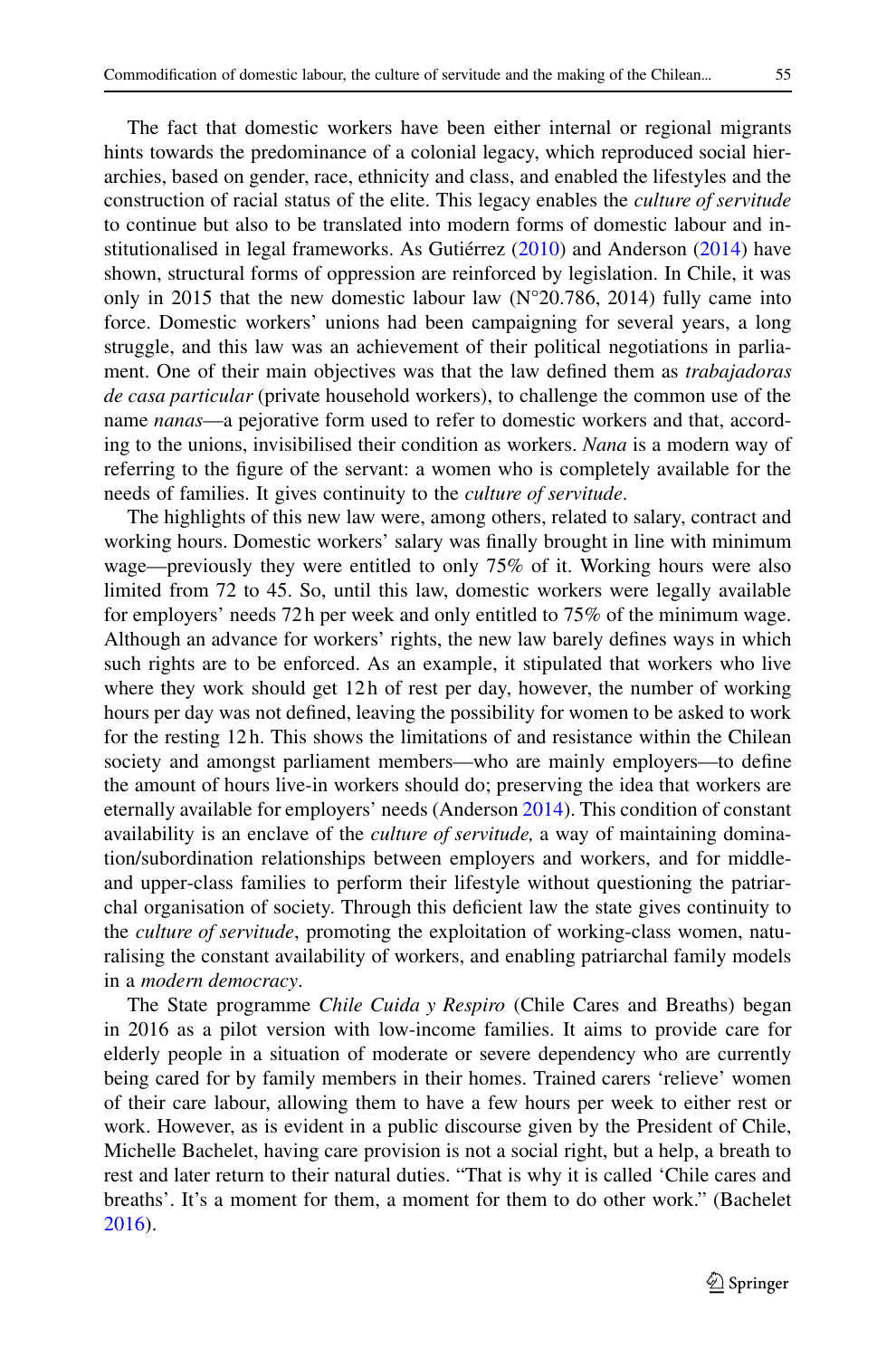In addition, the women who receive this *help* are encouraged to take training courses to become carers themselves in other homes, in order to improve their family income. Women doing care work in their own homes may end up doing care work in other people's homes: an economic strategy to decrease national poverty by reproducing the notion that women only do care labour and that working-class women should do care work, rather than other economic activities, reproducing class, ethnic and racial difference between women.

"[Chile Cuida] ... becomes a source of training and employment for women ... But the most important of all is that it allows us to take one more step so that Chile is the more solidary country that we want, that country where no one is left behind." (Bachelet [2016\)](#page-10-11).

Women's service labour in private households becomes attached to the reproduction of a nation based on solidarity. These women are emotionally compelled to become servants of the nation. Furthermore, with the *return to democracy* in 1990, gender and women's rights became a matter of economic development. To struggle against unemployment and poverty, governments invested in training and entrepreneurship opportunities for lower-class women. However, it is evident that with the new domestic labour law and social policies such as *Chile Cuida*, care and domestic needs continue to be portrayed as a matter for families and for workingclass and racialised women. The Chilean democracy is still based on the understanding that working-class women are the *servants* of the nation.

## **3 Employers wanting servants**

Private households also give continuity to the *culture of servitude* through the *nanny problem* and the nostalgic desire of upper-class employers for *good servants*. Drawing on interviews with upper-class women who employ live-in workers, performed in Santiago in 2014, this section interrogates the relationship between the desire for servants and living a *modern life*. These 20 in-depth interviews were performed in the homes of women of the richest percentile. They all had children under 15 years old, lived in Las Condes, Lo Barnechea and Providencia (all upper-class boroughs of Santiago) and hired live-in workers. They were sourced initially via personal networks and subsequently through contacts from the women already interviewed. The conversations focused on their family history with paid domestic labour, their current situations with workers, and their expectations towards their relationships. Although performed before the legal changes brought about by the new Domestic Labour Law and the *Chile Cuida* programme, the interviews are informed by and reflect the political debate around domestic workers' rights: between 2013 and 2014 these institutional changes were highly present and debated on national television and in newspapers—many employers knew these changes were coming.

In the interviews it became clear that employers' demands for paid domestic labour involved not only a need for care provision, but also *help* to live a *modern gender lifestyle*—one which enables upper-class women to work, be independent and manage their time but without fully challenging the patriarchal order of their homes*.* Employers declared a great desire to have a *happy family*, which meant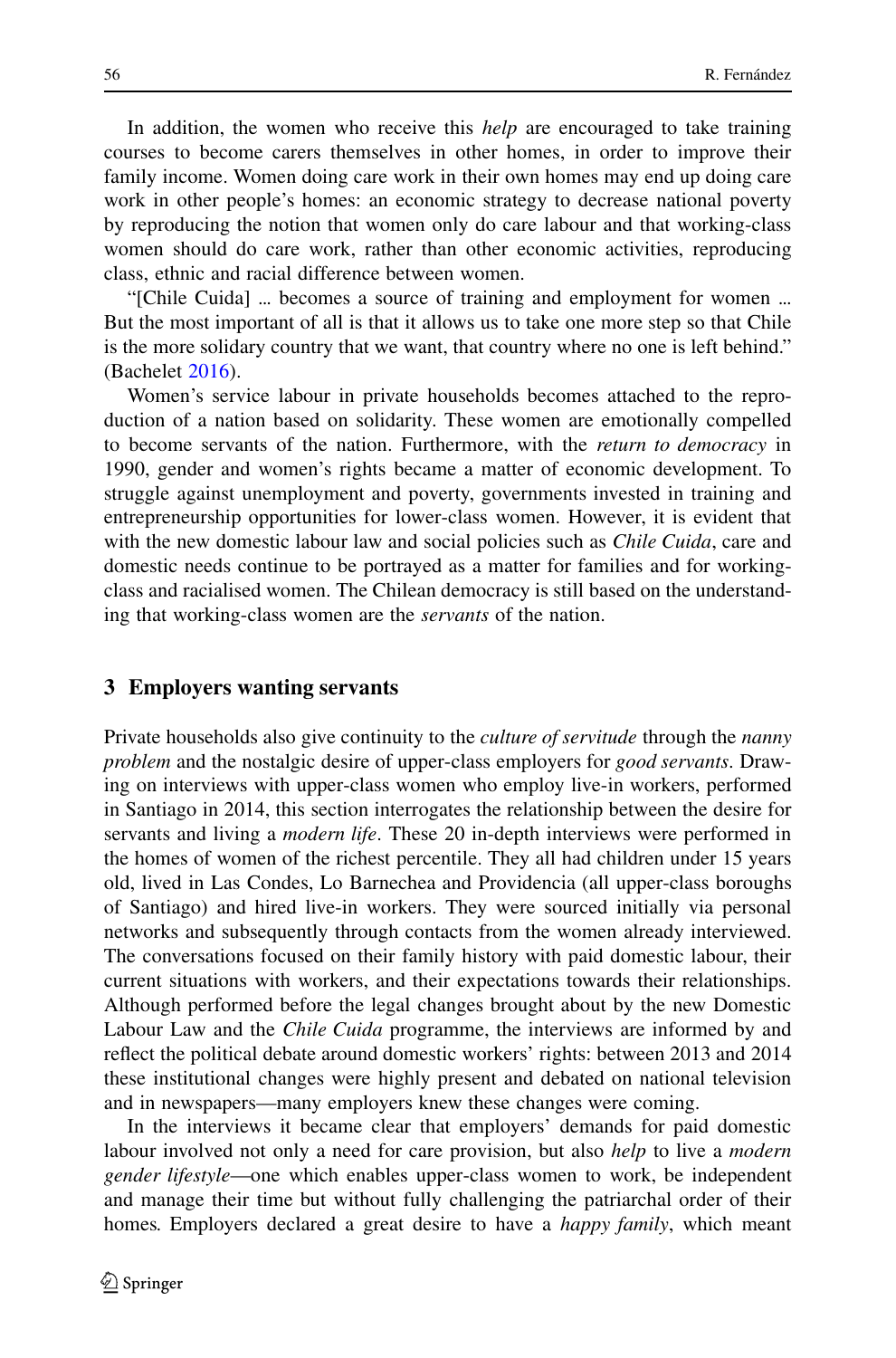having *good and happy* children, a husband in work, and a beautiful house, while at the same time having a professional life and free time for themselves. In order to organise all these requirements, employers felt that *having* a domestic worker was a necessity.

"For me it is super important to develop professionally, not so much to be the superwoman in the office but I like to play a good role there, I like to be perceived as a responsible woman or someone who achieves the goals she sets. Inside the house it's the same, I like success. I love when visitors tell me that my children are the most loving, I feel I am accomplishing ... but without Carmen that would be impossible." (Rosa, 39 years).

It is not workers, but *nanas* that are desired. The emergence of the *nanny problem* (Staab and Mahler [2005\)](#page-11-4) is a nostalgic demand for *good nanas*: those rural migrants that today Latin American migrants re-enact as modern servants, those who know their subordinated place and enable upper-class families to naturalise their class status. The *nanny problem* is how the *culture of servitude* becomes real.

"It has changed a lot, what was once a nana to what it is now. Formerly they were like almost servants, my grandmother would ring a little bell to call them, not today, today it's more relaxed. More than being lighter today there are more rights ... they have too many rights" (Rosalba, 36 years).

"It's no use to me if [workers] are too picky, if they are too demanding, because if they can't come to my house then my entire organisation goes upside down. I need a nana that is always available, one that doesn't demand too much." (Valentina, 35 years).

Their demand is not only for submissive *nanas*, but also for an authentic affective performance of obliging devotion and Chilean women *know their rights too much.* Peruvian and Filipino workers are the new authentic servants—due to their natural willingness to serve and indulge employers' needs, and their loving attitude towards children. *A nanas' origin* (racial, ethnic and national) becomes her certificate as *good domestic worker*, a perception informed by the migration regime (Anderson [2014\)](#page-10-6)*.*

"[A worker needs to] be docile, in the sense that you would say something and you will receive a good answer ... Also she has to be ... I think it's a matter of character. Of respect." (Constanza, 45 years).

"I have had Peruvian nanas who have been far the best ... in the treatment, super professionals with their job ... they cook amazingly, they are loving, great with children, make their job contented and happy." (Carolina, 32 years).

The demand for *good nanas* materialises in the request for affective labour (Gutiérrez [2010\)](#page-11-1) in their everyday activities: cleaning the toilet with a good face, smiling at employers, showing genuine affection for children. Phrases like "the Peruvian nana is more loving", or "the Filipina nana prepares exquisite cuisine, ideal for the guests" appeared in the interviews with employers. The otherness of immigrant women—filtered by the host society, and influenced by migration regimes and by state legislations and programmes—is commodified and converted into servitude. The demand for migrant workers reflects the search for new forms of racial and class differentiation that simultaneously makes possible the re-establishment of employers' superiority, privilege, and the right to be served. Furthermore, employers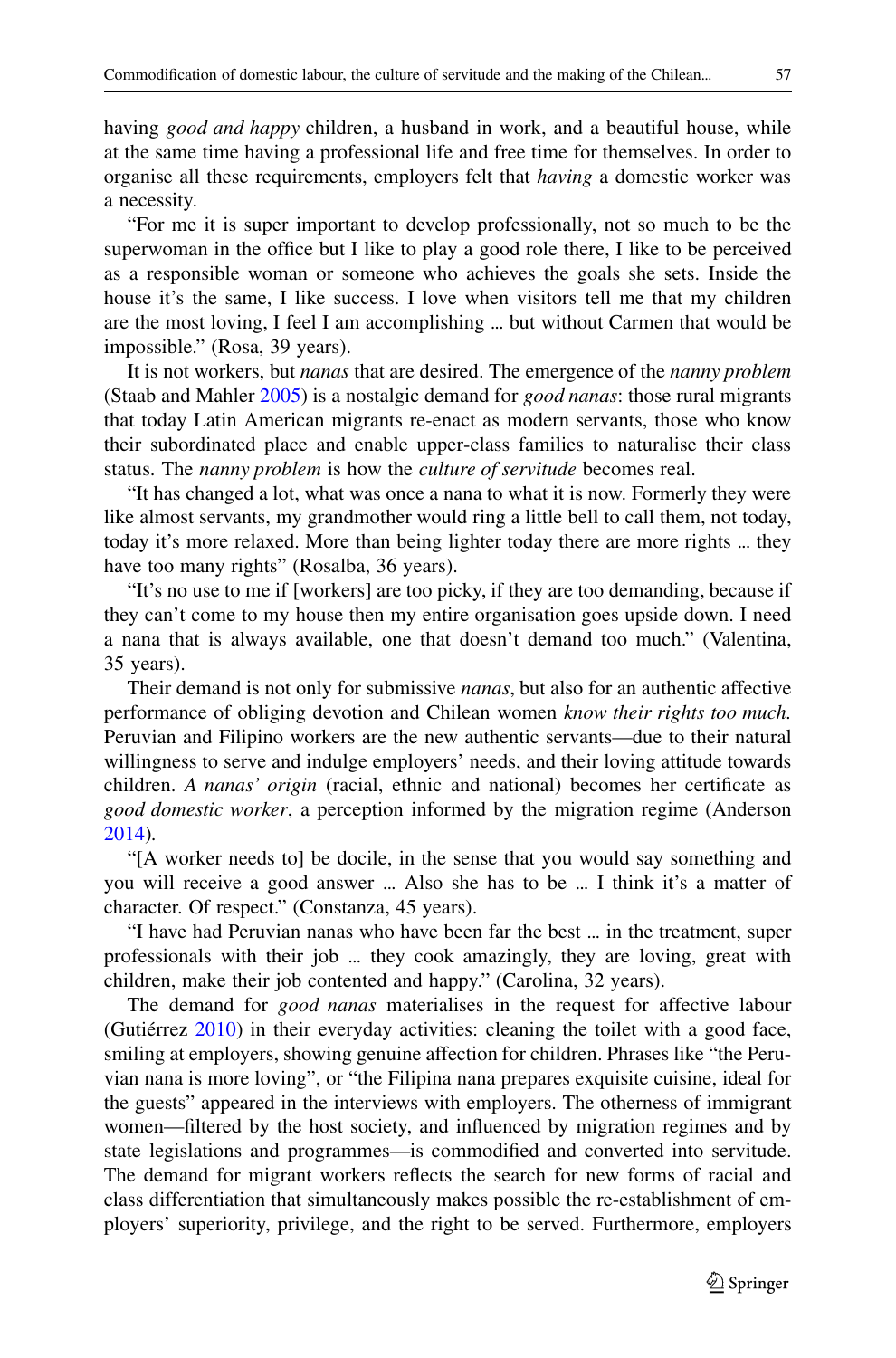create *modern* ways in which to articulate their past privileges through an affective economy. Similar to the European case (Gutiérrez [2010\)](#page-11-1), the demand for migrant workers becomes a way in which the *culture of servitude* benefits upper-class families in Santiago, enabling them to have a *happy family* by maintaining traditional status.

#### **4 Conclusions: tensioning the Chilean democracy**

According to Anderson [\(2014\)](#page-10-6), in the British case it is through everyday intimate relations between employers and workers that national projects and consensus, such as *Britishness* and the normative figure of the family are reproduced. In the Chilean case, paid domestic labour represents a particular form of commodification of domestic labour, one that is based on the continuity of colonial legacies of racialisation and feminisation of servitude, and which enables upper-class women and families to reproduce their privileged lifestyles and live the modern gender promise of autonomy while having a *happy family*. This combination of modern and colonial organisation of upper-class households can be observed in the figure of the *Chilean happy family* (Fernández [2017\)](#page-10-2). This figure has become a consensus—related to broader political and national projects of the Chilean modern democracy—and is desired in private households. It is a consensus related to a democracy that declares it stands for gender equality and labour rights, but continues to see working-class women and domestic workers as bodies in the service of care and domestic duties. It is a democracy that is both built upon and provides continuity to the culture of servitude.

A legacy that continues to haunt the figure of the *Chilean happy family* today is the notion that the aesthetic value of upper-class families is linked to 'national unity', something that Chilean feminists in the 1980s criticised. Further studies suggest that this aesthetic representation of the middle- and upper-class family was one that was bi-parental, white, and *well constituted*, and is the same aesthetic still promoted in media and advertising today (PNUD [2012\)](#page-11-9). During the military coup and thereafter, upper classes, and the figure of the *Chilean happy family*, became the political subject of national stability and later of the *democratic transition* from the 1990s onwards.

During the most violent and brutal period of the military and civic dictatorship (1973–1989), feminist activists and theorists fought and campaigned for democracy. Their theme, *democracia en la nación y en la casa (y en la cama)* (democracy in the nation and at home [and in bed]), echoed feminist struggles in the Western world, making a direct relation between the 'private' and the political, between intimacy and the 'public' sphere. Making the political personal is, also, a reaction to the efforts made during the dictatorship by the political and economic elite of uniting the people with the national project, especially through the conflation between family and nation, a conflation which would supposedly allow social harmony in a moment of crisis. It is with this union that the coup promoted social cohesion by elevating the figure of the nuclear (heterosexual, white, middle-class) family, and defining it as guarantor of political and economic stability.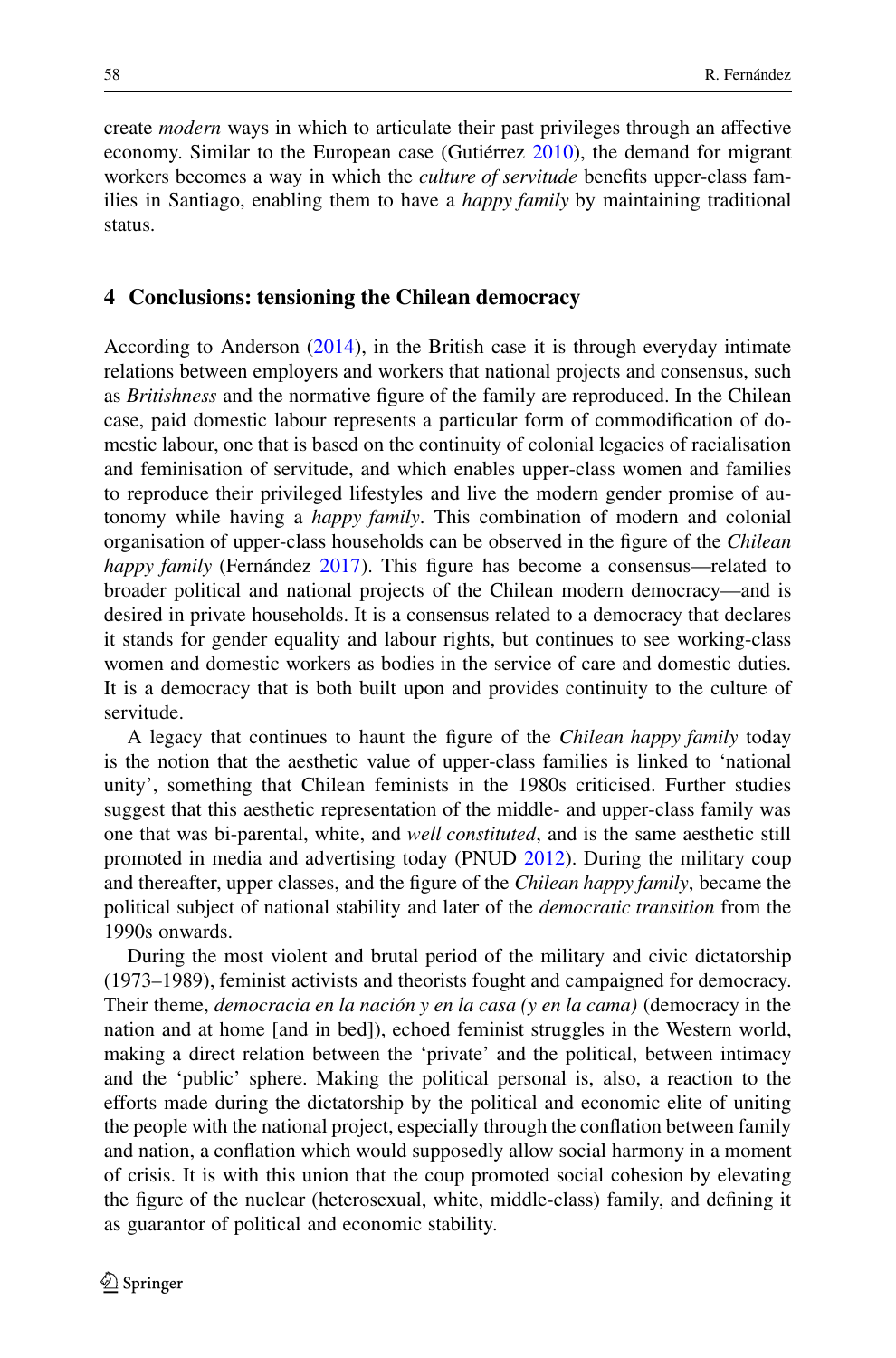Nowadays, with the *democratic transition*, this notion of family not only continues, but is perfected by adding the figure of the *modern woman*, one that can manage being professional/worker, a housewife and a good mother. This figure was promoted, and represented as a key person in the new modern and neoliberal Chilean society (Castillo [2016\)](#page-10-12), used by social policies within the new democratic governments, allowing them to define themselves as having modern gender equality ideals. The *Chilean happy family* is an ideal that circulates and promotes both traditional and modern definitions of the Chilean democracy, and is felt and desired by employers. Furthermore, this ideal gives continuity to the *culture of servitude* every time upper-class families employ domestic workers. Paid domestic labour allows and, at the same time, reveals the fragility of the *Chilean democracy*. It is the dichotomy of wanting to be a *modern country* without changing pre-modern relations of servitude. Today, *modern Chile* co-exists with a *culture of servitude*. Servitude is the condition for the *Chilean happy family*. While upper-class women and the State can be framed as modern, working-class and migrant women are compelled to become servants of the nation, reproducing racial, class and ethnic difference between women. Revealing this condition becomes a feminist strategy to destabilise the norm of the *Chilean happy family* in order to critically address the *Chilean promise* of being a modern democracy for everyone.

#### **References**

- <span id="page-10-6"></span>Anderson, Bridget. 2014. Nations, migration and domestic labor: the case of the UK. *Women's Studies International Forum* 46:5–12.
- <span id="page-10-11"></span><span id="page-10-0"></span>Arriagada, Irma, and Rosalba Todaro. 2012. *Cadenas globales de cuidado: el papel de las migrantes peruanas en la provisión de cuidados en Chile*. Santiago de Chile: ONU Mujeres.
- Bachelet, Michelle. 2016. Opening Dicourse Programa Chile Crece Contigo. [https://prensa.presidencia.cl/](https://prensa.presidencia.cl/discurso.aspx?id=57085) [discurso.aspx?id=57085.](https://prensa.presidencia.cl/discurso.aspx?id=57085) Accessed 1 Mar 2016.
- <span id="page-10-5"></span>Camus, Manuela, and O. de la Martínez. 2014. El encanto de la colonialidad tapatía. Notas sobre la cultura de la servidumbre. In *Trabajadoras en la sombra. Dimensiones del servicio doméstico latinoamericano*, ed. Séverine Durin, Eugenia O. de la María, and Santiago Bastos, 145–171. Mexico: Centro de Investigaciones y Estudios Superiores en Antropología Social.
- <span id="page-10-9"></span>Canevaro, Santiago. 2014. Afectos, saberes y proximidades en la gestión del cuidado de niños. Empleadas y empleadoras del servicio doméstico en Buenos Aires. In *Trabajadoras en la Sombra. Dimensiones del servicio doméstico latinoamericano*, ed. Séverine Durin, Eugenia O. de la Martínez, and Santiago Bastos, 173–200. Mexico: Publicaciones de la Casa Chata.
- <span id="page-10-4"></span><span id="page-10-3"></span>CASEN. 2009. *Encuesta de Caracterización Socioeconómica Nacional.* Santiago de Chile: Ministerio de Desarrollo Social, Gobierno de Chile.
- CASEN. 2015. *Encuesta de Caracterización Socioeconómica Nacional*. Santiago de Chile: Ministerio de Desarrollo Social, Gobierno de Chile.
- <span id="page-10-12"></span><span id="page-10-8"></span>Castillo, Alejandra. 2016. *Disensos feministas*. Editorial Palinodia.
- Chaney, Elsa, and Mary García Castro. 1989. *Muchachas no more. Household workers in Latin America and the Caribbean*. Philadelphia: Temple University Press.
- <span id="page-10-1"></span>Cox, Rosie. 2011. Competitive mothering and delegated care: class relationships in nanny and au pair employment. *Studies in the Maternal* 3(2):1–13.
- <span id="page-10-10"></span>Durin, Séverine, Eugenia O. de la María, and Santiago Bastos (eds.). 2014. *Trabajadoras en la Sombra. Dimensiones del servicio doméstico latinoamericano*. Mexico: Publicaciones de la Casa Chata.
- <span id="page-10-2"></span>Fernández, Rosario. 2017. Trabajo doméstico pagado: la "solución perfecta" para la "familia feliz" en Chile. In *(Des) Orden de género. Políticas y mercados del cuerpo en Chile*, ed. Jorge Pavez, 93–120. Santiago de Chile: CRANN Editores.
- <span id="page-10-7"></span>Glenn, Evelyn. 1992. From servitude to service work: historical continuities in the racial division of paid reproductive labor. *Signs* 18(1):1–43.